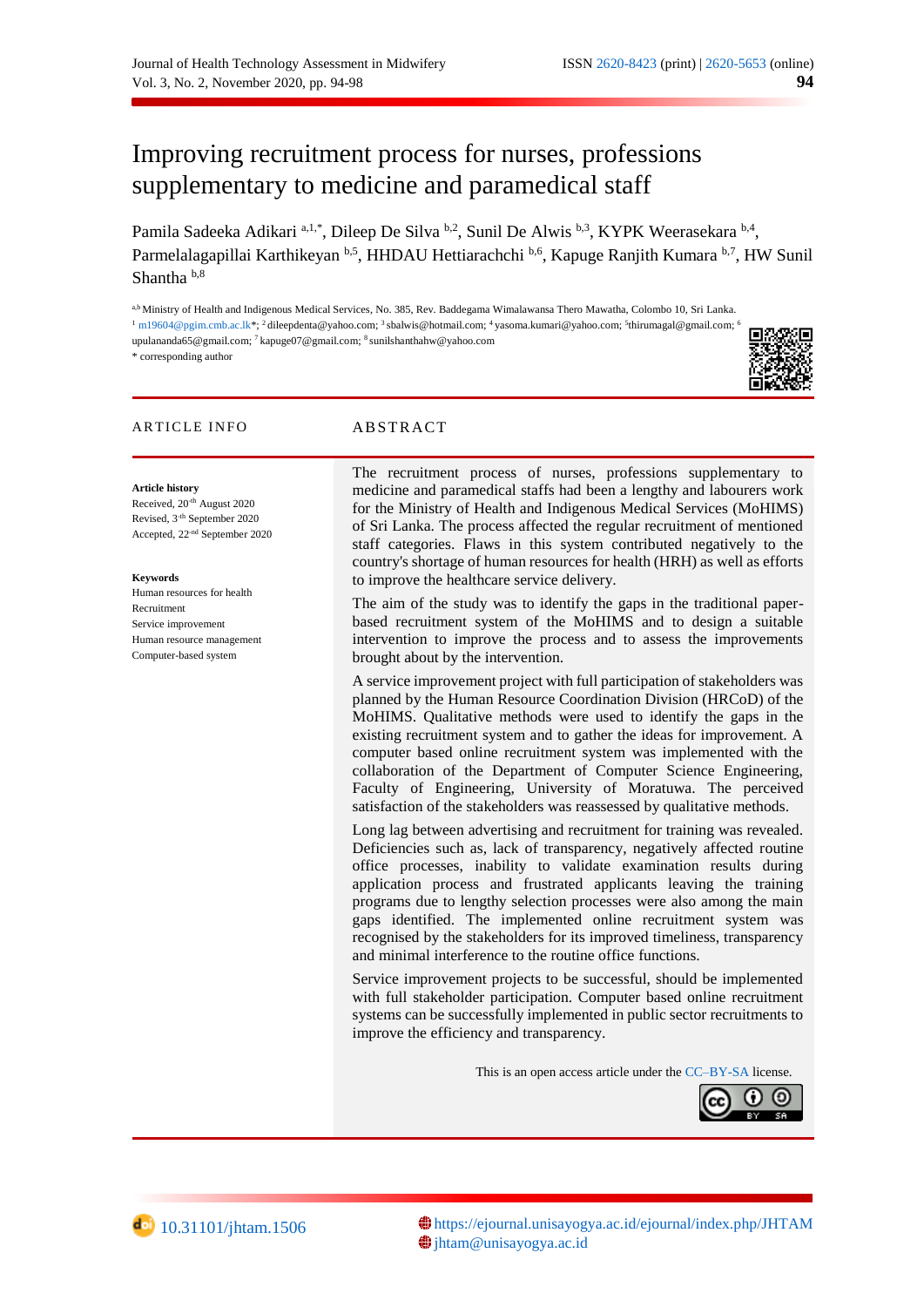## **1. Introduction**

Predominantly the Sri Lankan health system is allopathic and has both curative and preventive health sectors [\(Jayasekara, R. S., & Schultz, 2007\)](#page-4-0). Free health services are offered at the point of delivery to the public via a network of healthcare institutes maintained by the Ministry of Health and Indigenous Medical Services (MoHIMS) [\(Perera, A., & Perera, 2017\)](#page-4-1). Sri Lankan MoHIMS possesses 128,000 finest health manpower ranging from specialists to the semi-skilled assistants when considered collectively known as the health workforce whose primary intent is to enhance health of the people (D. De Silva, 2019). The Sri Lankan Ministry of Higher Education trains the Doctors and Dental Surgeons and recently started producing a few categories of professions supplementary to medicine. Specialists are trained only by the Postgraduate Institute of Medicine, affiliated to the Faculty of Medicine, University of Colombo [\(De Silva, A. P., Liyanage, I. K., De Silva, S. T. G.,](#page-4-2)  [Jayawardana, M. B., Liyanage, C. K., & Karunathilake, 2013\)](#page-4-2). The other categories of human resources for health (HRH) are trained in-house by the training schools belonging to the Ministry of Health [\(Perera, A., & Perera, 2017\)](#page-4-1).

The MoHIMS has identified several challenges related to Management of Human Resources for Health including fragmentation of human resource functions within MoHIMS, shortages, maldistribution, retention and adapting the HRH for rapidly changing demographic, epidemiological, technical and sustainability of development contexts [\(de Silva, A., Ranasinghe, T., & Abeykoon,](#page-4-3)  [2016; De Silva, 2019\)](#page-4-3). In support of this, the cabinet has approved the establishment of the Human Resource Coordination Division (HRCoD) directly under the purview of the Secretary of Health, while consulting the Director General of Health Services on relevant issues [\(De Silva, 2019; Medical](#page-4-3)  [Statistics Unit, Ministry of Health, 2017\)](#page-4-3). One of the main functions performed by the HRCoD is recruitment of HRH.

Recruitment can be defined as the process of finding and engaging the people that the organization needs which will be followed by selection; deciding which applicants or candidates should be appointed to jobs. It is a complex process that involves defining requirements, attracting candidates, sifting applications, interviewing, testing, assessing candidates, obtaining references, checking applications, offering employment and following up [\(Armstrong, 2012\)](#page-4-4). Recruitment is the single most important activity which can front-load an organization by investing more on correct people to achieve organisational outcomes [\(Bock, 2015\)](#page-4-5).

The MoHIMS annually trains approximately 4000 trainees of different categories; nursing, professions supplementary to medicine including medical laboratory technologist, pharmacist, occupational therapist, radiographer and also paramedical services including school dental therapists, health entomology officer, ophthalmic technologists, prosthetist and orthotists, public health inspectors, electro cardiographer (ECG recordist), electroencephalographer (EEG recordist) [\(Medical](#page-4-6)  [Statistics Unit, 2018\)](#page-4-6).

Traditionally, recruitment of the said categories was done manually. After publishing the vacancies in the government gazette, 20,000 to 30,000 applications were received by post at the MoHIMS, consuming significant hours of clerical work entering details on the database. Selected applicants were called for interviews and selections were made based on the z-score of their general certificate of education advanced level examination.

Traditional paper-based recruitment systems are known for their shortcomings of lack of transparency, cost efficiency, timeliness, non-traceability, manual data-base keeping and increased space required for storing paper-based applications [\(Marsden-Huggins, 2014\)](#page-4-7).

The world has shifted to electronic recruitment systems due to their increased efficiency and lower costs [\(Borstorff, P. C., Marker, M. B., & Bennett, 2007\)](#page-4-8). It has been found that people are more comfortable with online recruitment irrespective age [\(Borstorff, P. C., Marker, M. B., & Bennett,](#page-4-8)  [2007\)](#page-4-8). Candidates satisfaction could have been increased by enhancing the user friendliness of the online recruitment system [\(Sylva, H., & Mol, 2009\)](#page-4-9). Possibility of integration of an online system with means of communication such as short messaging services and email with the candidates is another advantage over the traditional methods. Data from online recruitment software can be easily imported to spreadsheet or other databases effortlessly saving clerical time spent on mentioned activity. Moreover, entered data by the candidates could be easily verified and validated by supportive other web services through integration is a definite advantage.

*Pamila Sadeeka Adikari et.al (Improving recruitment process for nurses, professions…)*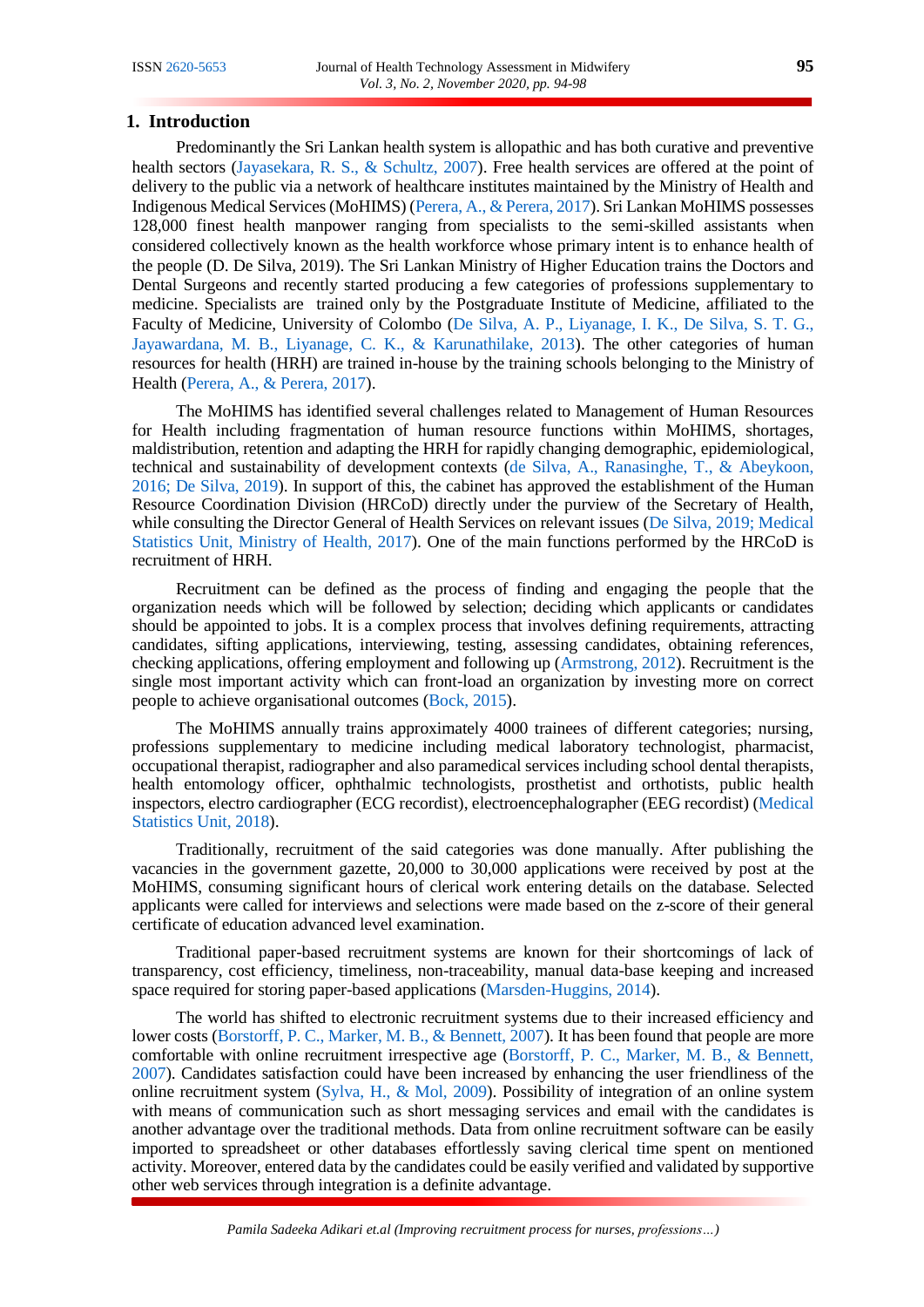In today's electronically connected world the presence of online recruitment software makes life easier for both applicant and recruiter providing a more streamlined application process while recruiters can manage all applications easily from one place. Traditional job application process consumed almost 12 to 18 months to complete a recruitment cycle. The training schools were unable to recruit students annually due to increased lead time. The MoHIMS was affected by inability to extend service quality, infrastructure expansions and making services available on round the clock basis due to shortage of HRH. High lead time further turned down several trainees from taking up selected courses. Internally, office staff were exhausted and overburdened with increased workload in a confined office environment dealing with piles of job-applications. Service improvement of the recruitment process was a vital need at MoHIMS to meet her long-term goals.

The aim of the study was to identify the gaps in the traditional paper-based recruitment system of the MoHIMS and to design a suitable intervention to improve the process and to assess the improvements brought about by the intervention.

# **2. Method**

This was a service improvement research project carried out in the Human Resource Coordination Unit of the Ministry of Health during the period of 2018. Qualitative methods were used to study the gaps in the traditional paper-based recruitment system. Key informant interviews were held with the Head and the consultants of the HRCoD, senior medical administrators, administrative officers and principals of the training schools to identify the gaps and suggest ideas for improvement. The intervention was selected based on administrative and operational feasibility and key stakeholder perspectives. The improvements of the implementation were assessed using qualitative techniques using key informant interviews with the stakeholders including the Head and the consultants of the HRCoD, senior medical administrators, administrative officers and principals of the training schools.

A structured key informant interview guide was developed by the study team containing openended questions to identify the gaps in the recruitment process and suitable interventions. Similar key informant guide was developed with open-ended questions for the assessment of perceived satisfaction from the key stakeholders on the improvements brought about by the intervention. Members of the study team recorded down responses of the key informants.

Online recruitment system was implemented based on all stakeholder perspectives. Initially, it was decided to apply both online as well as sending a generated hard (printed) copy to the Ministry of Health by post. It was decided to outsource the development of the online recruitment software to the Department of Computer Science Engineering, Faculty of Engineering, University of Moratuwa, based on their experience in working with similar recruitment processes in the public sector.

A team of engineers appointed by the head of the Department of Computer Science Engineering (CSE) collected the requirements with respect to the proposed system from the staff of HRCoD, MoHIMS. From the MoHIMS the requirements included a tri-lingual user interaction with the application, validation of inputs, reducing and handling of errors, module-level testing, quality assurance of data, secure system for data, email and short message service gateway and barcode support. The CSE team also assisted the MoHIMS on procurement of necessary hardware procurement and in other areas of system deployment and operations. The MoHIMS gave inputs on required design, system functions and user interface. Upon building the most suitable system the MoHIMS appointed staff to clarify, configure the system and run a few test cases. CSE provided technical support throughout the course.

### **3. Results and Discussion**

Key informants revealed several existing gaps in the routine paper-based information system. The main issue was the unacceptably high lead time to finalize the intake for training, which ranged between 12 to 18 months from the time of advertisement. They also stressed the whole process was less transparent due to manual data processing. Stakeholders further described, storing applications within the office premises was not possible due to the large number of applications received. They lacked office space for routine operations. Few clerical staff had to be released daily, impairing routine office work, to handle the recruitment process. Further, no validation process for applications by the Department of Education led to several non-qualifying applicants to submit their applications for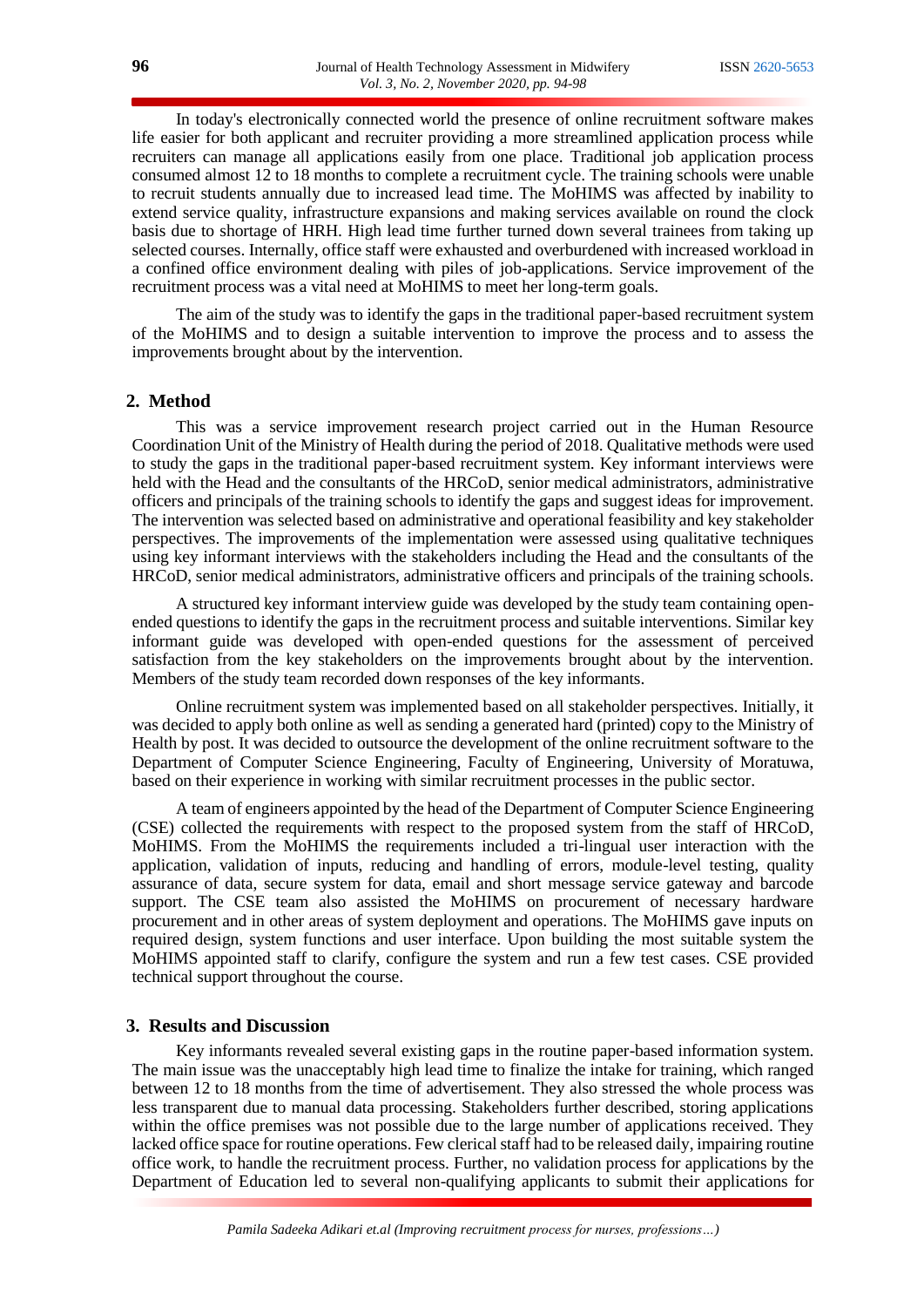consideration adding up to the delays. Key informants also mentioned several applicants were frustrated over the lengthy selection process and took alternative career pathways.

All stakeholders were unanimous on implementation of computer based online recruitment system. They were positive for a said system as Sri Lanka was already operating a similar system for university entrants by the Ministry of Higher Education. The senior administrators further expressed that the MoHIMS would need to carry out both the online and paper-based system during the initial stage of implementation and the latter could be abandoned later.

Post intervention perceived satisfaction on the online recruitment revealed improvement of efficiency as noted by reduction in lead time to 02 months. The interviews also revealed more importantly, the transparency of the whole recruitment process has been improved by implementation of the computer-based system. Office staff confirmed that the routine office activities were minimally affected by dealing with the online recruitment process. Service improvement projects with full stakeholder participation had been successful in several times in Sri Lankan health sector [\(Adikari, P.,](#page-4-10)  [& Dalpatadu, 2020\)](#page-4-10).

Traditional paper-based recruitment systems are known for their reprehensible issues; increased lead time, lack of transparency, inefficiency and possibly higher cost as confirmed by Marsden-Huggins. Similar findings were revealed by the key informant interviews in the present study.

ICT based solutions are popular and more attractive throughout the world for streamlining recruitment processes [\(Manager, 2019\)](#page-4-11). When designing the interventions need to fully address the needs of the hiring organization [\(Garrett, 2011\)](#page-4-12) as carried out in the present service improvement project. Implementing interventions with the full participation of stakeholders would improve the acceptability and the sustainability of the intervention leading to higher perceived satisfaction among the stakeholders [\(Adikari, P., & Dalpatadu, 2020\)](#page-4-10).

The cost effectiveness data of implementing an online application system is not readily available within the system for a comparison. Reduction in lead time for the recruitment process and reduction of man hours spent on the process would definitely have contributed to cost efficiency as suggested by Phillpott [\(Phillpott, 2019\)](#page-4-13). Not capturing cost savings by implementing the project is a definite limitation. Similarly, improved timeliness incurred due to implementation was approximately 02 months. Exact details on studying the timeline of individual applications were not possible due to time constraints, another limitation of the study.

# **4. Conclusion**

A service improvement project on improving the recruitment process of nurses, professions supplementary to medicine and para-medical service categories were carried out by the Human Resource Coordination Division of the Ministry of Health and Indigenous Medical Services of Sri Lanka during 2018. High lead time, lack of transparency, negatively affected routine office processes, inability to validate examination results during application process and frustrated applicants leaving the training programs due to lengthy selection processes were the main gaps identified. An online recruitment system was introduced to improve the process considering the perspectives of stakeholders. High perceived satisfaction over improved timeliness and transparency were noted with minimal interference to the routine office functions. Service improvement projects with the full participation of stakeholders are successful in the Sri Lankan Health sector. Computer based online recruitment systems can be successfully implemented in the public sector to improve the efficiency and transparency of the process.

# **Acknowledgment**

Staff of the Human Resource Coordination Division of the Ministry of Health and Indigenous Medical Services.